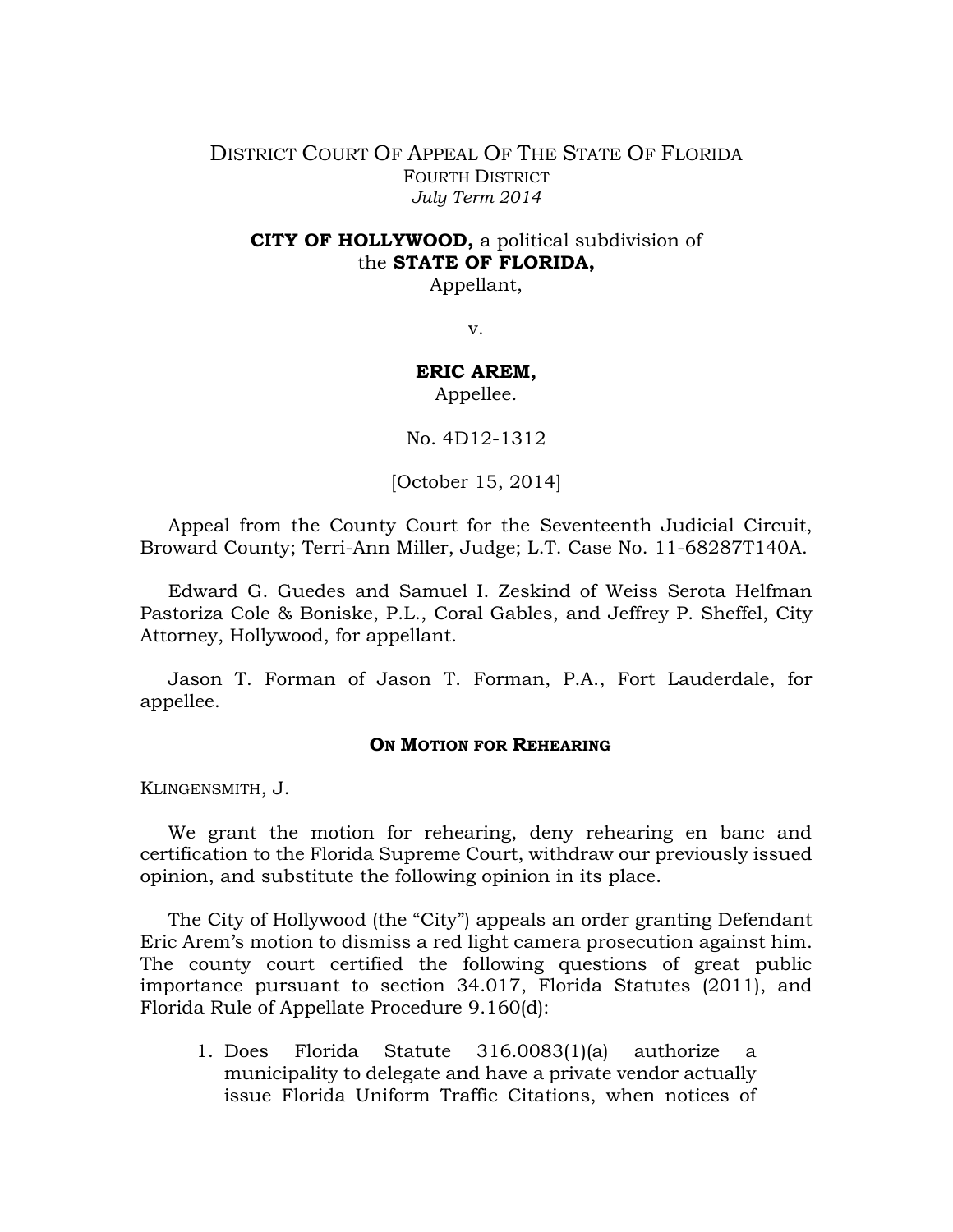violation, (also issued by the vendor), are not complied with, where the only involvement of the traffic infraction enforcement officer in the entire process is to push a button saying "Accept" after having viewed the image of an alleged violation electronically transmitted by the vendor?

- 2. Does Florida Statute 316.650(3)(c) permit a traffic infraction enforcement officer to delegate to a nongovernmental entity, such as a private vendor of a municipality, his or her statutory duty to electronically transmit a replica of traffic citation data to a court having jurisdiction over the alleged offense or its traffic violations bureau?
- 3. And if the answer is in the negative to either question, is dismissal the appropriate remedy?

We accept discretionary review pursuant to Florida Rules of Appellate Procedure 9.030(b)(4)(A) and 9.160.

For the reasons set forth herein, we answer "No" to the first certified question, and find that the City is not authorized to delegate police power by entering into a contract that allows a private vendor to screen data and decide whether a violation has occurred before sending that data to a traffic infraction enforcement officer ("TIEO") to use as the basis for authorizing a citation. Such outsourcing to a third-party for-profit vendor of a city's statutorily mandated obligation to issue uniform traffic citations for red light camera violations is contrary to the plain wording of the Florida Statutes.

Inasmuch as we have answered the first question in the negative, we answer "Yes" to the third certified question, and find that dismissal of the citation is the appropriate remedy where a private third party effectively decides whether a traffic violation has occurred and a citation should be issued. We decline to answer the second question posed by the county court because the City's improper delegation of authority in this case renders the citation void at its inception.

### *Factual and Procedural Background*

Section 316.0083, Florida Statutes, known as the Mark Wandall Traffic Safety Program (the "Act"), authorizes local governments to use red light cameras to enforce violations of sections  $316.074(1)$  and  $316.075(1)(c)1$ ; both of which prohibit the running of red lights. *See* Ch. 2013-160, § 5,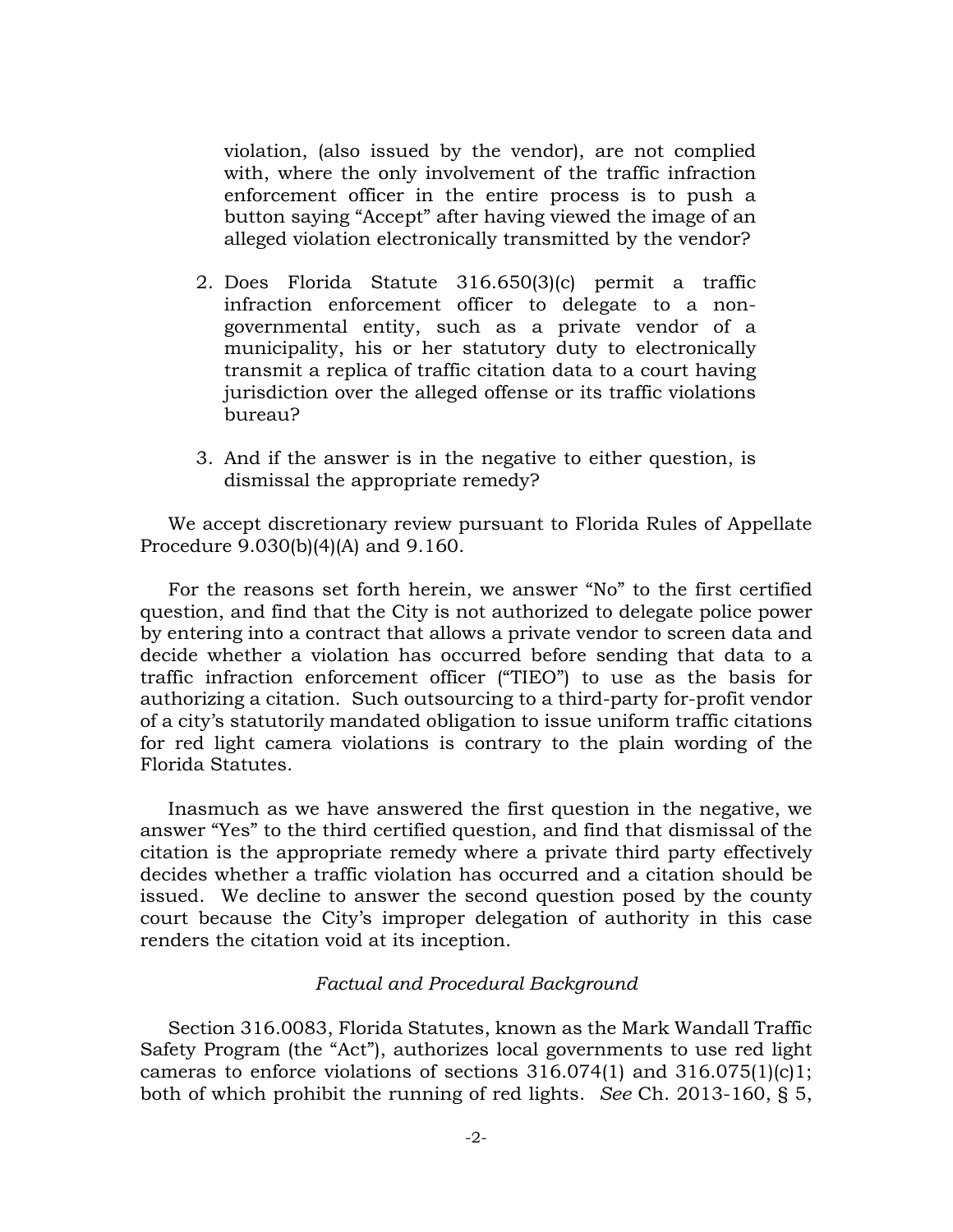Laws of Fla.; § 316.008(8)(a), Fla. Stat. (2011). The Act specifically authorizes the use of TIEOs to enforce red light violations. § 316.0083(1), Fla. Stat. (2011). The City operates a red light camera enforcement program pursuant to these statutes. As allowed by law, the City's program produces uniform traffic citations by electronic means. § 316.650(1)(c), Fla. Stat. (2011).

To assist the City in implementing its red light camera enforcement program, the City entered into a contract with American Traffic Solutions, Inc. ("ATS"), a private for-profit vendor, located in Arizona. Pursuant to that contract, ATS provides the City with, among other things, cameras and a computerized system to review recorded images of red-light violations to determine the occurrence of potential violations. If ATS forwards an image to the City, the TIEO authorizes enforcement by clicking a digital "Accept" button. The ATS computer program then handles the printing and mailing of the notice of violation to the automobile's registered owner. If the cited car owner fails to elect an option that avoids the issuance of a traffic citation, ATS then generates the resulting citation, and inserts a computer generated signature of the TIEO along with the TIEO's badge number. ATS sends the original citation by certified mail to the registered owner, and electronically transmits a replica of the citation data to the county court clerk. After clicking "Accept," the TIEO never actually sees the citation, nor is the TIEO otherwise involved in its issuance.

In this case, the City's red light camera system observed a car registered to Defendant failing to comply with a red light signal. After the information was forwarded to the City by ATS, the TIEO, acting as the City's agent, pressed the "Accept" button and initiated the aforementioned process. ATS sent out the notice of violation to the Defendant, who did not respond. In accordance with the standard procedure, ATS generated a uniform traffic citation after noting Defendant's failure to respond, sent it to him by certified mail, and electronically transmitted a replica of the citation data to the county court clerk.

Upon receiving the citation, Defendant denied the violation and requested a trial. After hearing testimony from the TIEO at trial, the county court found that the City's red light enforcement program did not comply with Florida Statutes by improperly delegating various tasks to ATS, and dismissed the citation. In its written order, the trial court determined *inter alia* that the Florida Statutes required that the citation be issued by the TIEO and not a third-party vendor, finding that the TIEO:

# **[W]as merely hitting the "accept" button to begin the process of generating a Notice of Violation (NOV) once she**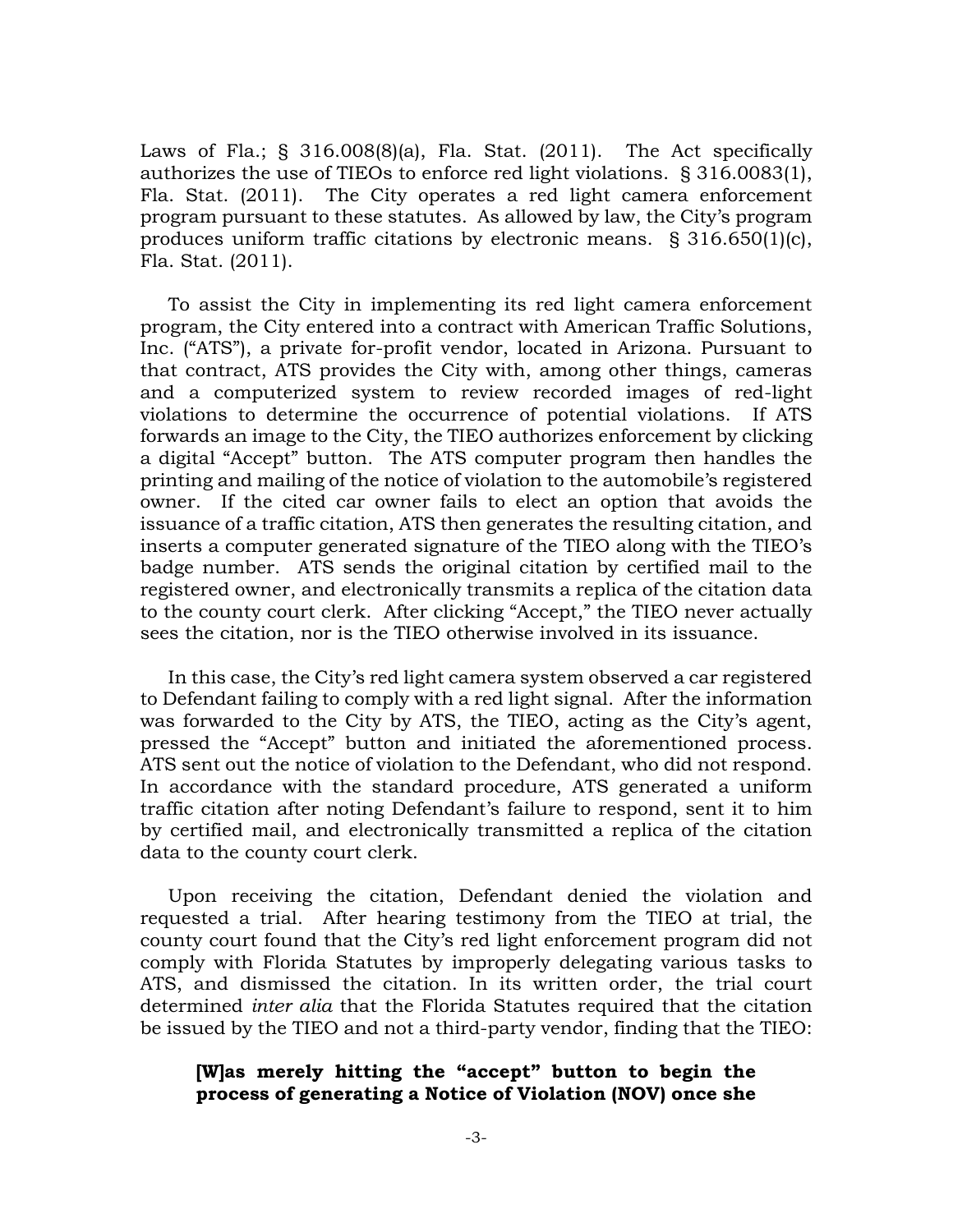**had viewed the video of the alleged infraction and determined that a violation had taken place.** Those NOVs that were not paid within thirty (30) days eventually turned into Uniform Traffic Citations (UTC), issued directly by American Traffic Solutions (ATS), a vendor for the City of Hollywood. The testimony also showed that although the CSO believed that ATS was communicating with the Clerk of Court once the UTC was issued, the CSO had no personal knowledge of the communication, what information was sent to the Clerk, and when it was done. . . .

. . . .

The procedure employed by the City of Hollywood in this case is also actually contrary to Florida Statute 316.0083 (1)(a) which provides in pertinent part:

. . . This paragraph does not prohibit a *review* (emphasis supplied) of information from a traffic infraction detector by an authorized employee or agent of the department, a county or a municipality before *issuance* (emphasis supplied) of the traffic citation *by the traffic infraction enforcement officer*. (Emphasis supplied).

**What appears to have occurred in this case is that the traffic infraction enforcement officer (CSO) reviewed the information from the traffic infraction detector, and the [uniform traffic citation] was issued by a vendor, ATS, the agent for the City of Hollywood**.

(Emphasis added). This appeal followed.

#### *Analysis*

The interpretation of a statute in Florida is a legal matter and subject to review *de novo*. *Kasischke v. State*, 991 So. 2d 803, 807 (Fla. 2008). Courts strive to construe statutes to effectuate the Legislature's intent. *See, e.g.*, *id.* at 807 ("When construing a statute, we strive to effectuate the Legislature's intent."). To determine the intent, this court must first look to the statute's plain language. *Id.* "Florida case law contains a plethora of rules and extrinsic aids to guide courts in their efforts to discern legislative intent from ambiguously worded statutes." *Holly v. Auld*, 450 So. 2d 217, 219 (Fla. 1984). However, "[w]hen the statute is clear and unambiguous, courts will not look behind the statute's plain language for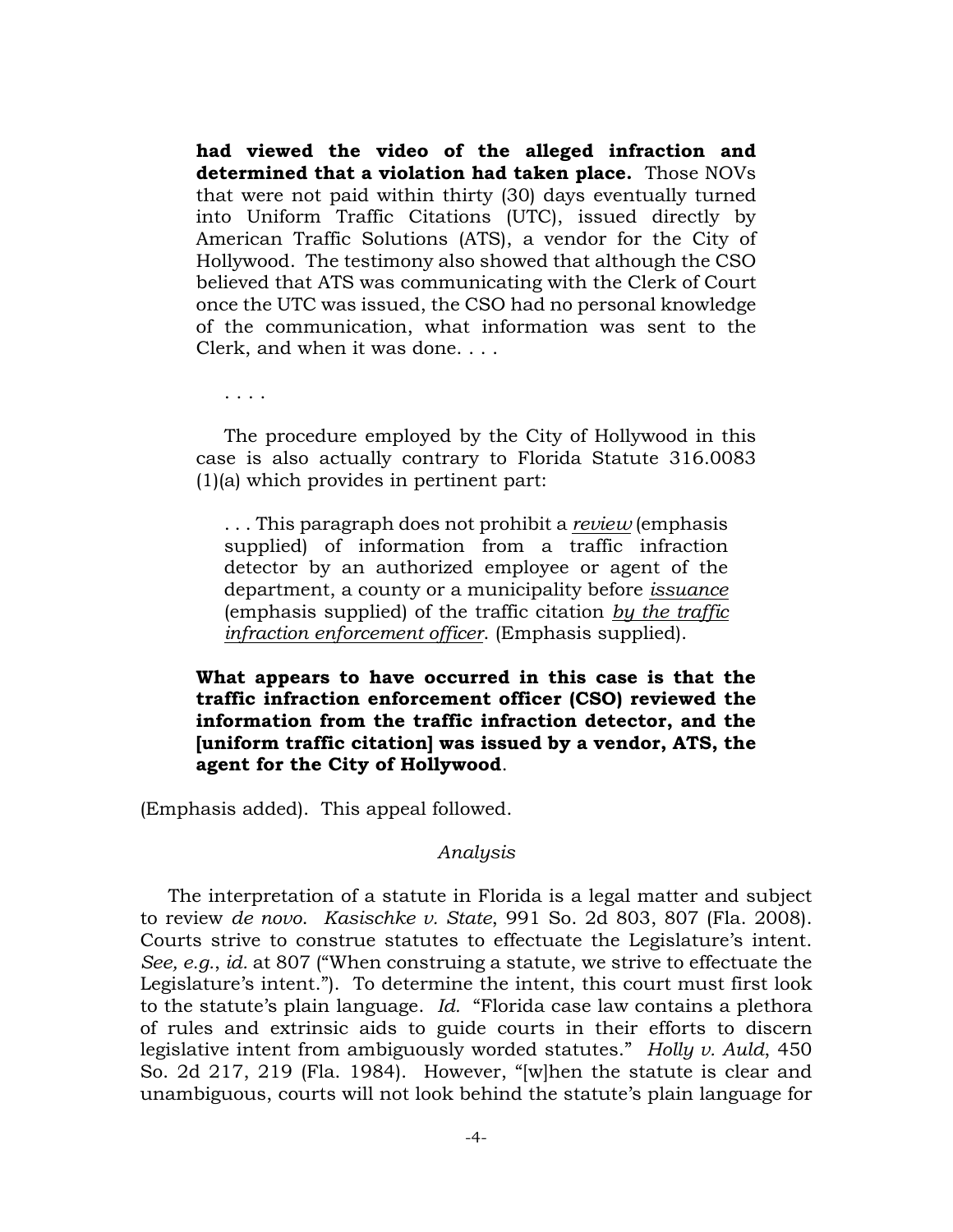legislative intent or resort to rules of statutory construction to ascertain intent." *Borden v. East–European Ins. Co.,* 921 So. 2d 587, 595 (Fla. 2006) (quoting *Daniels v. Fla. Dep't of Health*, 898 So. 2d 61, 64 (Fla. 2005)).

As a result of concerns about interference by municipalities in enacting and enforcing state traffic laws, the legislature adopted two sections which expressly limit the power of a municipality to legislate over traffic matters — sections 316.002 and 316.007, Florida Statutes — so as "to create a uniform, statewide traffic control system." *State v. Smith,* 584 So. 2d 145, 147 (Fla. 2d DCA 1991). From that, chapter 316 was titled as the "Florida *Uniform* Traffic Control Law." § 316.001, Fla. Stat. (2013) (italics added). The legislature created chapter 316 to address two abuses arising from the municipal court system of handling traffic infractions — the "history of inconsistency of penalties imposed" by the municipal courts and the inconsistency of traffic laws in municipalities across the state. *Miller v. City of Indian Harbour Beach*, 453 So. 2d 107, 111-12 (Fla. 5th DCA 1984).<sup>1</sup>

First, in section 316.002 the legislature identified the purpose of chapter 316 as being "to make uniform traffic laws to apply throughout the state . . . and uniform traffic ordinances to apply in all municipalities." *See Maddox v. State,* 923 So. 2d 442, 446 (Fla. 2006) (indicating that the

<sup>1</sup> In the preamble to chapter 71-135, Laws of Florida, the legislature identified these problems with the municipal court system that chapter 316 was designed to address:

1. "the movement of traffic in about 50 percent of the 394 incorporated municipalities of this state is controlled by chapter 186, Florida Statutes, which contains 195 sections," while "the traffic in the remaining incorporated municipalities . . . is controlled by a hodgepodge of ordinances which vary as to language and penalty";

2. many "parts of our state and city traffic laws are nonuniform and inconsistent";

3. "from the stand point of the public, observance of traffic rules is largely conditioned on the clarity, reasonableness and uniformity of the regulations," and

4. "nonuniform laws and ordinances are a source of inconvenience and hazard to the motorist and pedestrian alike, and contribute to accidents, traffic snarls, and congestion, increase the administrative and enforcement burdens of governmental agencies, and raise serious barriers to interstate and intrastate travel and commerce."

Ch. 71-135, Laws of Fla.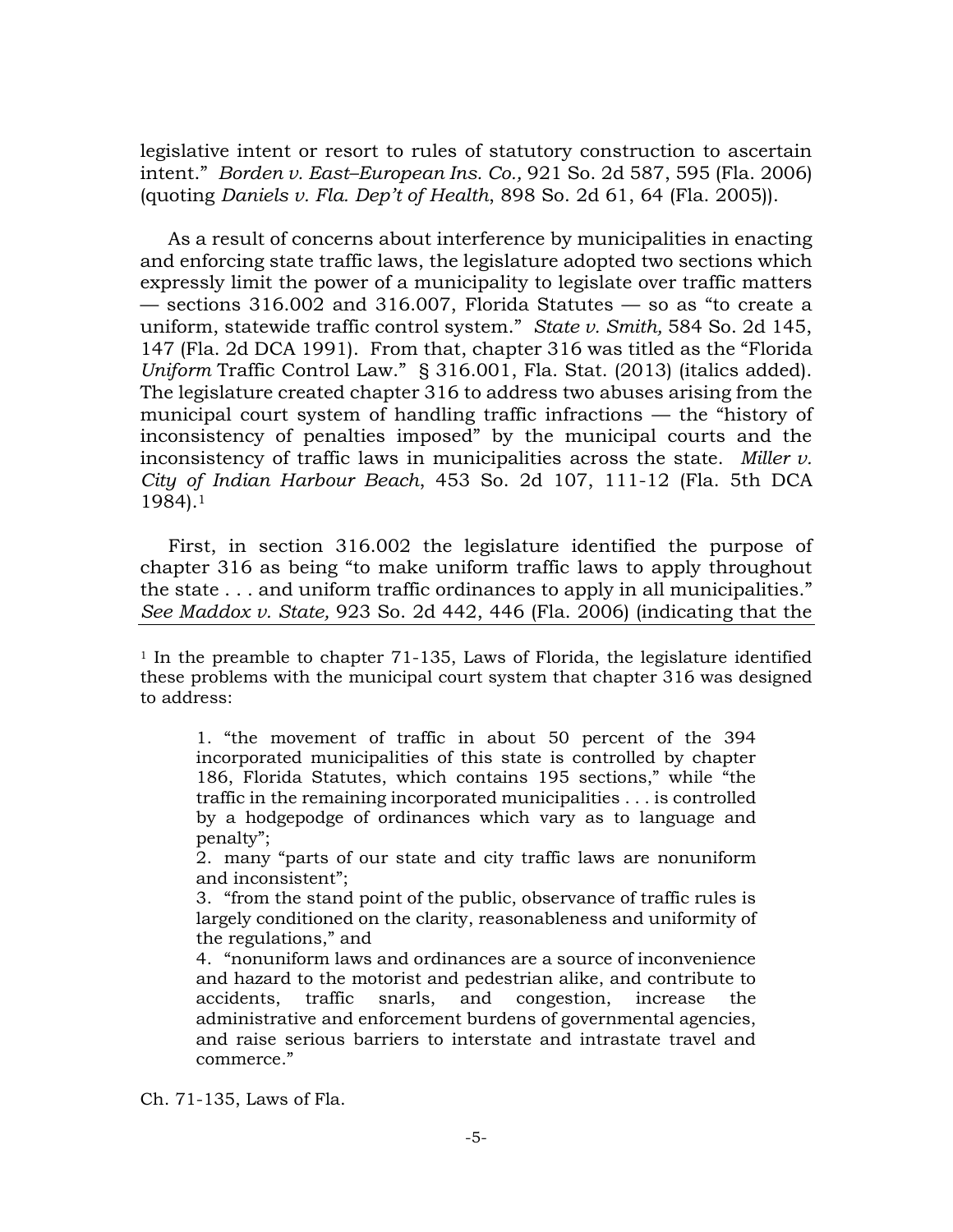"stated purpose" of chapter 316 is "outlined" in section 316.002). Section 316.002 expressly limits the power of municipalities to legislate over traffic matters, as follows: "Section 316.008 enumerates the area within which municipalities may control certain traffic movement or parking in their respective jurisdictions." *Id.* The powers of a municipality to legislate on traffic matters are thus limited to those enumerated in section 316.008. Finally, section 316.002 makes it "unlawful for any local authority to pass or to attempt to enforce any ordinance in conflict with the provisions of this chapter." *Id*.

Consistent with section 316.002, section 316.007, like a constitutional provision over traffic matters, declares the principle of uniformity and the supremacy of chapter 316: "The provisions of this chapter shall be applicable and uniform throughout this state and in all political subdivisions and municipalities therein, and *no local authority shall enact or enforce any ordinance on a matter covered by this chapter unless expressly authorized.*" § 316.007, Fla. Stat. (2013) (italics supplied). The section 316.007 prohibition is even broader than that of 316.002; while section 316.002 precludes ordinances that "conflict" with chapter 316, section 316.007 bars ordinances "*on a matter covered* by [chapter 316] unless expressly authorized." *Id*. (italics supplied).

As the supreme court recognized in *Masone v. City of Aventura*, 39 Fla. L. Weekly S406 (Fla. June 12, 2014), the history of Florida traffic law supports the conclusion that these statutes should be strictly construed to effectuate their purpose, and any attempt by a local government to circumvent chapter 316 either by ordinance or contract is invalid unless expressly authorized by the legislature.

Whether the City has the authority to outsource the issuance of these citations, or to outsource any other statutory duty, must therefore be derived from the plain wording of the statutes. Here, the applicable statutes are clear and unambiguous. Section 316.0083(1)(a) provides, in pertinent part:

A notice of violation and a traffic citation may not be issued for failure to stop at a red light if the driver is making a righthand turn in a careful and prudent manner at an intersection where right-hand turns are permissible. This paragraph does not prohibit a review of information from a traffic infraction detector by an authorized employee or agent of the department, a county, or a municipality *before issuance of the traffic citation by the traffic infraction enforcement officer.*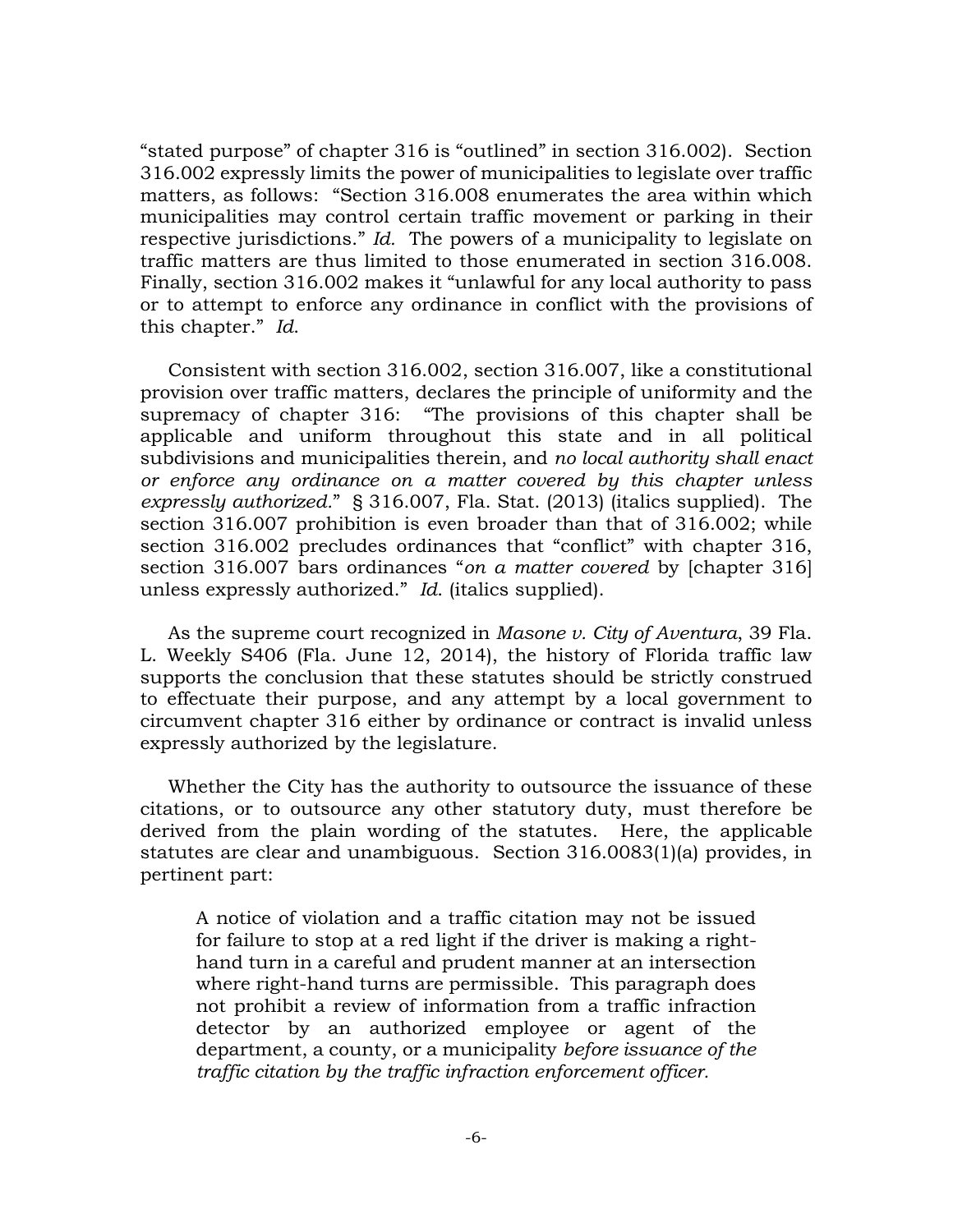§ 316.0083(1)(a), Fla. Stat. (2011) (emphasis added). Section 316.650 (3)(c) also provides:

If a traffic citation is issued under s. 316.0083, *the traffic infraction enforcement officer shall provide by electronic transmission a replica of the traffic citation data to the court having jurisdiction over the alleged offense* or its traffic violations bureau within 5 days after the date of issuance of the traffic citation to the violator.

§ 316.650(3)(c), Fla. Stat. (2011) (emphasis added).

In Florida, only law enforcement officers and traffic enforcement officers have the legal authority to issue citations for traffic infractions, which means only law enforcement officers and traffic enforcement officers are entitled to determine who gets prosecuted for a red light violation. *See*  § 316.0083(3); *see also* § 316.640, Fla. Stat. (2011). By statute, a traffic enforcement officer in a municipality must: (1) be an employee of the sheriff's or police department; (2) successfully complete the program as described in the statute; and (3) be physically located in the county of the sheriff's or police department. § 316.640(5)(a).

Section 316.640(5)(a) permits employees of a sheriff's department or police department of a municipality, without conveying arrest powers, to become TIEOs empowered to issue traffic citations under section 316.0083. *However, the statute does not authorize a private vendor to issue citations, either expressly or impliedly*. Although the legislature in section 316.0083(1)(a) did permit cities to delegate the *review* of information obtained from a traffic infraction detector, it did not permit cities to delegate their authority to *issue* any resulting traffic citations anywhere in these statutes. Had the legislature intended to allow for delegation of this authority or responsibility, just as it expressly allowed for delegating the review of traffic infraction detector information by employees or agents under section 316.0083(1)(a), it could have easily done so. Under the clear wording of the statute as enacted, it did not.

The trial court made various findings of fact about the process in concluding that the City unlawfully outsourced its statutory responsibilities to a private third-party vendor. The court found that according to the City's standard protocol and in accord with the terms of its contract, ATS first reviews the video-captured images, yet ATS does not furnish them all to the City – *only those it deems to be suggestive of a violation*. Exhibit D to the contract between the City and ATS, entitled "Infraction Processing," contains the following paragraph: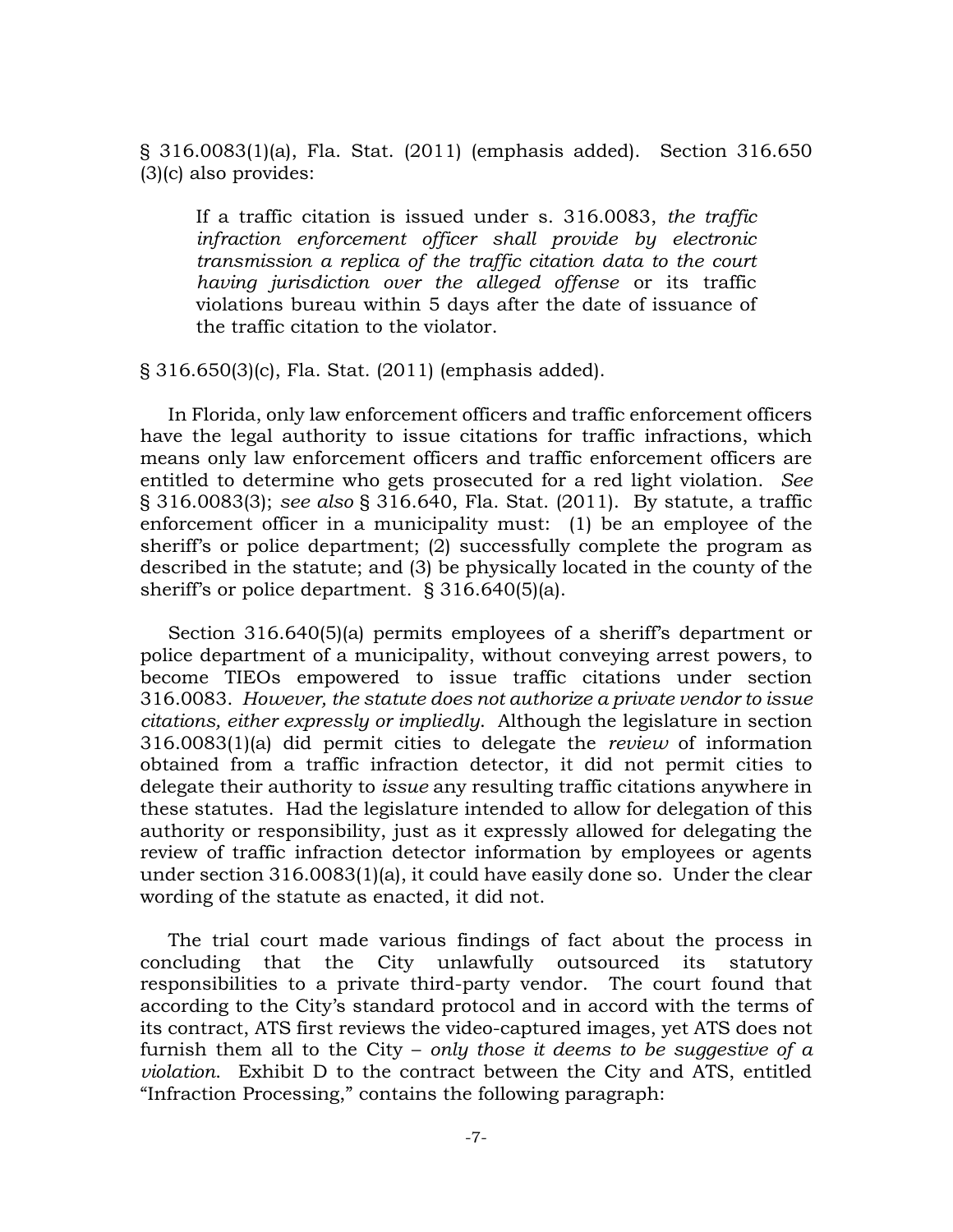3. *The Vendor [ATS] shall make the initial determination* that the image meets the requirements of the Ordinance and this Agreement, and is otherwise sufficient to enable the City to meet its burden of Demonstrat[ing] a violation of the Ordinance. *If the Vendor determines that the standards are not met, the image shall not be processed any further.* 

(Emphasis added). Therefore, the contract requires ATS to send images and information regarding the violation to the TIEO *only* if ATS determines in its sole discretion that certain standards have been met, and ATS may withhold sending information if it determines that those standards were not met.2 Only in the event that ATS determines that a violation has taken place is that information sent to the City. After the information is received by the City, the information is then given to the TIEO who clicks the "Accept" button on a computer that authorizes the Arizona vendor to initiate and complete the process.

For all practical purposes, it is the *vendor* that decides which cases the TIEO gets to review; it is the *vendor* who initially determines who is subject to prosecution for a red light violation; it is the *vendor* that obtains the information necessary for the completion of the citation; it is the *vendor*  that creates the actual citation; it is the *vendor* that issues the citation to the registered owner of the vehicle; and, it is the *vendor* that eventually transmits the traffic citation data to the court. As the trial court found, the TIEO, merely acquiesces in the vendor's decision to issue the citation. The TIEO never sees the actual citation, nor does the TIEO personally sign the citation before it is issued by the vendor to the alleged violator. Although the City may have some input into who eventually is prosecuted, that decision is wholly dependent upon the vendor's initial determination. Under these circumstances, it cannot be said that this is the legal equivalent of a TIEO issuing the citation, especially when it is the thirdparty vendor that controls what information is, or is not, made available for the officer's consideration.

In sum, Florida law does not grant the City any authority to delegate to a private third-party vendor the ability to issue uniform traffic citations. Only the City's law enforcement officers and TIEOs have the authority to issue such citations. The City also lacks the lawful authority to outsource to a third-party vendor the ability to make the initial review of the computer images of purported violations and then use its unfettered

<sup>2</sup> If the vendor unilaterally determines in its own discretion that either a violation did not occur or that the City would not be able to sustain its burden of proof if challenged in court, this information is never transmitted to the City.